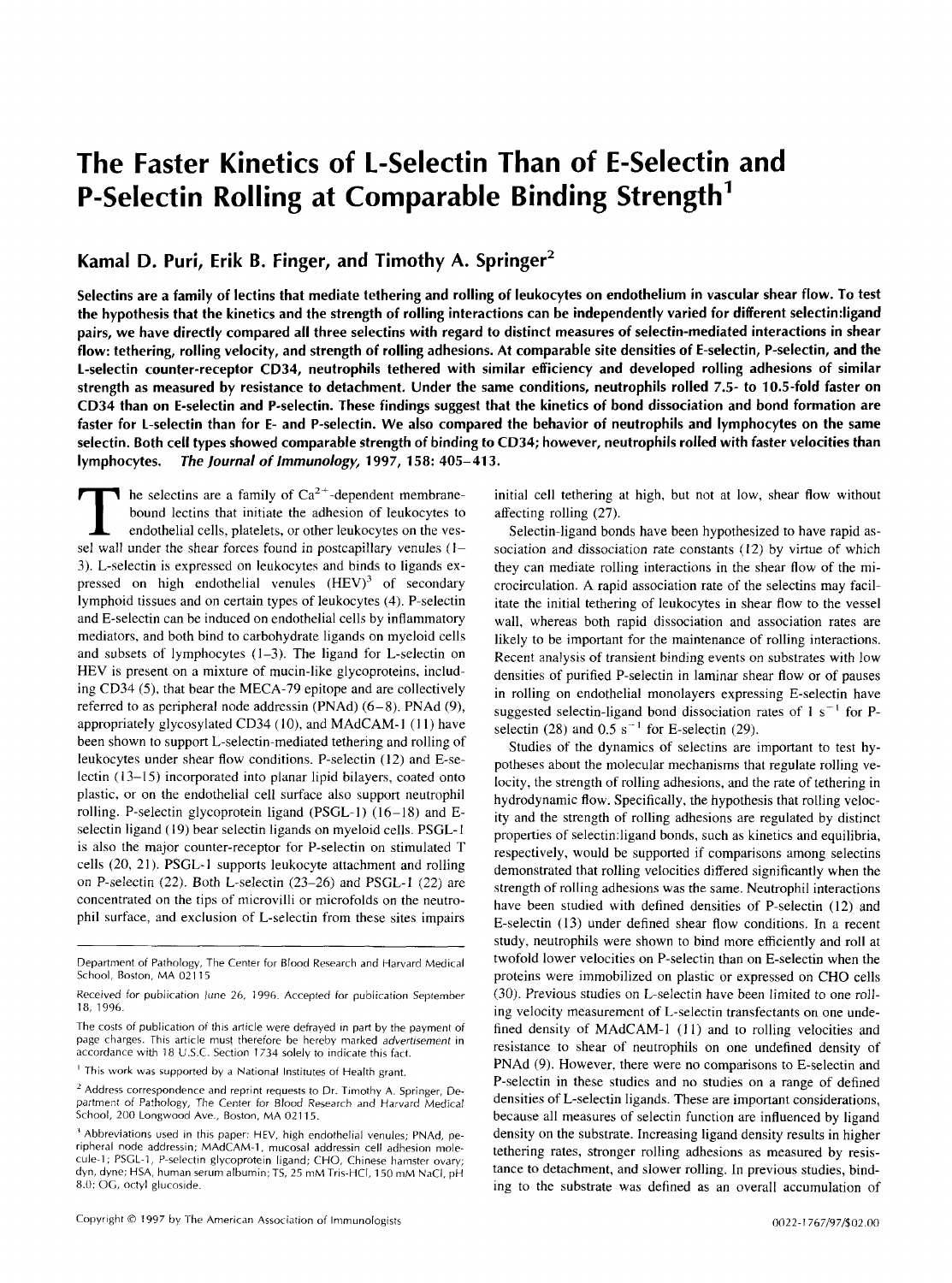neutrophils onto P-selectin or E-selectin under continuous shear flow conditions. However, the frequency of direct tethering to the substrate was not compared. Recently, neutrophils have been shown to express L-selectin ligands and to roll on adherent neutrophils on a substrate (4). Furthermore, the accumulation of neutrophils on selectin substrates is not a pure measure of tethering to the Substrate as accumulation is facilitated by neutrophil-neutrophi1 interactions through L-selectin that nucleate subsequent rolling interactions on these substrates (31).

In this study, we directly compared the three selectins in tethering efficiency, velocity of rolling, and strength of rolling adhesions. These characteristics were compared at a range of densities of immobilized CD34 and E-selectin and at one comparable density of P-selectin. We show that neutrophils tether with similar efficiencies to CD34, E-selectin, and P-selectin when immobilized at comparable site densities, and that the strength of rolling adhesions is similar as measured by resistance to detachment. By contrast, rolling through L-selectin is markedly faster than that through P-selectin or E-selectin. We also compare the behaviors of neutrophils and lymphocytes on the three substrates and show some specific diferences.

## **Materials and Methods**

#### *mAbs and cell lines*

mAbs 581 (IgG1) and 547 (IgG2a,  $\kappa$ ) to human CD34 (32, 33) were kindly provided by Dr. Gustav Gaudemack (Oslo, Norway). MECA-79 mAb (rat IgM,  $\kappa$ ) (34) to PNAd and WAPS 12.2 mAb (35) to human P-selectin were gifts from Dr. Eugene Butcher (Stanford University, Stanford, CA). Purified Dreg-56 (IgGI) and Dreg-200 mAbs to L-selectin (36). BBll (IgG2b) mAb to E-selectin (37), and GI (IgG) mAb to P-selectin (38) were gifts from Drs. T. **K.** Kishimoto (Boehringer-Ingelheim, Ridgefield, CT), R. Lobb (Biogen, Cambridge, MA), and R. McEver (University of Oklahoma Health Sciences Center, Oklahoma City, OK), respectively, and were used for blocking selectin function. X63 (myeloma, IgGI) was used as a control at a 1/5 dilution of culture supernatant, CL-3 mAb to E-selectin (39) was purified using protein A-Sepharose from culture supernatants. SKW3 (acute T cell leukemia) cells and CHO cells stably transfected with full-length human E-selectin (37) (CHO-E) were maintained in RPMI 1640 and  $\alpha$ -MEM medium, respectively, containing 10% fetal bovine serum.

#### *Lymphocytes and neutrophils*

Human neutrophils and lymphocytes were isolated from anticoagulated whole blood by centrifugation on Ficoll-Hypaque density gradient (40). The buoyant mononuclear cells were washed three times and incubated in 150-cm' culture flasks at 37°C twice for 30 min each time to allow monocytes to adhere firmly. Nonadherent lymphocytes  $(\sim90\%$  T cells) were washed once and stored in HBSS ( $Ca^{2+}$ - and Mg<sup>2+</sup>-free; Life Technologies, Grand Island, NY); IO mM HEPES, pH 7.3; and 0.5% human serum albumin (HSA). Neutrophils were purified by hypotonic lysis of erythrocytes and stored in the above medium. Cells were washed with and suspended in H/H binding medium (HBSS, 2 mM Ca<sup>2+</sup>, 0.2% HSA, and 10 mM HEPES, pH 7.3) before flow assays. Cells were treated for 30 min with or without *Vibrio cholera* neuraminidase (10 mU/ml) in the binding medium at room temperature, washed three times, and resuspended in the binding medium.

#### *Preparation of substrates*

PNAd (MECA-79 Ag) was purified from tonsil stromal lysates using sequential wheat-germ agglutinin-agarose (Sigma Chemical Co.) and immunoaffinity chromatography (6, 10). The CD34 component of PNAd was isolated with mAb-Sepharose, and its concentration was determined by capture ELlSA (10). Recombinant full-length human E-selectin was purified from the detergent lysates of CHO cells transfected with full-length human E-selectin cDNA by immunoaffinity chromatography using E-selectin mAb BBll coupled to Sepharose 4B (37). and purity was determined by SDS-PAGE. P-selectin purified from human platelets (41) was a gift from Dr. R. McEver. Liposomes containing 5  $\mu$ g/ml of CD34; 0.5, 1, and 2  $\mu$ g/ml of E-selectin; and 3  $\mu$ g/ml of P-selectin were prepared by mixing 0.4 mM egg phosphatidylcholine (Avanti, Alabaster, AL) in 150 mM NaCl; 25 mM Tris-HCl, pH 8.0 (TS); and 2% (w/v) octyl glucoside (OG), with an equal volume of protein solution to give the indicated final concentration in TS and 1% OG; followed by extensive dialysis against TS at 4°C (12). Planar membranes containing CD34 and selectins were formed on cleaned glass slides (12), and nonspecific adhesion was blocked by incubating the plate with HBSS supplemented with 2% HSA for 30 min at room temperature. Incorporation of CD34 in vesicles appeared to be less efficient than that for P- and E-selectin, and CD34 in vesicles appeared unstable during storage at 4°C. Therefore, in most experiments CD34 was adaorbed to plastic, which required far less protein; the characteristics of interactions with leukocytes under flow appeared identical with CD34 in planar lipid bilayers or adsorbed to plastic.

#### *Site density determination*

mAbs WAPS 12.2 to P-selectin, CL-3 mAb to E-selectin, and 581 mAb to CD34 were iodinated to specific activities of 7.83, 6.84, and 7.5  $\mu$ Ci/ $\mu$ g, respectively, using Iodogen (Pierce Chemical Co., Rockford, IL). CD34 site densities at the concentrations used for flow experiments were determined as previously described (10). E-selectin and P-selectin bilayers were prepared in clean borosilicate glass culture tubes in a manner similar to that for those used on glass slides for adhesion assays. Following blocking with 1 mg/ml human Ig, 1% HSA in HBSS, and 10 mM HEPES, pH 7.4, the bilayers were incubated in saturating levels of iodinated P-selectin and E-selectin function-blocking Abs. Nonspecific binding was determined by inclusion of a 50-fold excess of unlabeled mAb. Unbound Ab was removed by extensive washing in HBSSMEPES containing 1% HSA, and bound Ab was quantified by placing the glass tubes directly into a gamma counter. Site density was determined using the approximation of one mAb per selectin molecule. Site densities (mean sites per square micron  $\pm$  SD for three measurements at each protein concentration) and the rounded values given in the text were: for E-selectin:  $53.4 \pm 6.8$ ,  $55$ ;  $78.7 \pm 5.7$ ,  $80$ ; and 182  $\pm$  29.7, 180; for P-selectin: 87.8  $\pm$  6.4, 90; and for CD34: 38  $\pm$  7, 40;  $50 \pm 13$ ,  $50$ ;  $90 \pm 12$ ,  $90$ ; and  $195 \pm 27$ ,  $195$ .

#### *Laminar flow assay*

**A** glass slide with a supported phospholipid bilayer containing a selectin or polystyrene slide on which CD34 was adsorbed was assembled in a parallel plate laminar flow chamber (260- $\mu$ m gap thickness) and mounted on the stage of an inverted phase contrast microscope (Diaphot-TMD, Nikon, Inc., Garden City, NY), as previously described (12). Cells resuspended at  $5 \times 10^5$  cells/ml in H/H binding medium were perfused through the flow chamber at the desired shear stress. Tethering, resistance to detachment by shear forces, and rolling velocity were measured twice on different  $\times 10$ microscopic fields for each immobilized substrate. Cells were detached with 5 mM EDTA in H/H medium in between observations on different fields. Three or four independent substrates on different days were prepared; the data reported are the average and SD of results for three to four substrates unless stated otherwise.

Tethering in flow was defined as the number of nonadherent cells that tethered within the field of view and remained rollingly adherent for at least 5 **s.** Only those cells observed to tether directly to the substrate in the absence of prior contact with adherent cells were counted and defined here as primary tethers, and tethers that were formed after an interaction via adherent leukocytes were not scored. The number of cells that tethered in I min of continuous flow was measured at different wall shear stresses.

For detachment assays, cells were infused into the chamber at 0.84 dyn/cm2 and allowed to tether for about 3 min until sufficient accumulation was reached. Nonadherent cells were cleared by perfusion with WH binding medium at 0.84 dyn/cm2 for 30 **s.** Subsequently, wall shear stress was increased every 10 **s** to a maximum of 36 dyn/cm' to generate a detachment force. The number of cells remaining bound was calculated as a percentage of the number of cells rolling on the substrate at 0.84 dyn/cm<sup>2</sup>

Rolling velocities were calculated as previously described (12) for 30 *to*  50 of the cells observed during detachment assays. Cell displacement was measured over 5- to 8-s intervals. Velocities were measured only for cells that remained adherent throughout the 10-s period during which a given shear was applied.

Inhibition with L-selectin mAb, X63 myeloma IgG control, fucoidan, and EDTA was determined as previously described (10). Inhibition with E-selectin and P-selectin or control mAbs was conducted by incubating selectin bilayers to which baseline tethering had already been measured with 10  $\mu$ g/ml mAb for 20 min. All mAbs and inhibitors remained present during the adhesion assay. Identical fields of the immobilized substrate were monitored for the comparison of tethering, rolling velocity, and strength of rolling adhesions of different cell types.

#### *Flow cytometric analysis*

Flow cytometric analysis of human neutrophils and PBL was performed on a Becton-Dickinson FACScan (San Jose. CA) as previously described (42).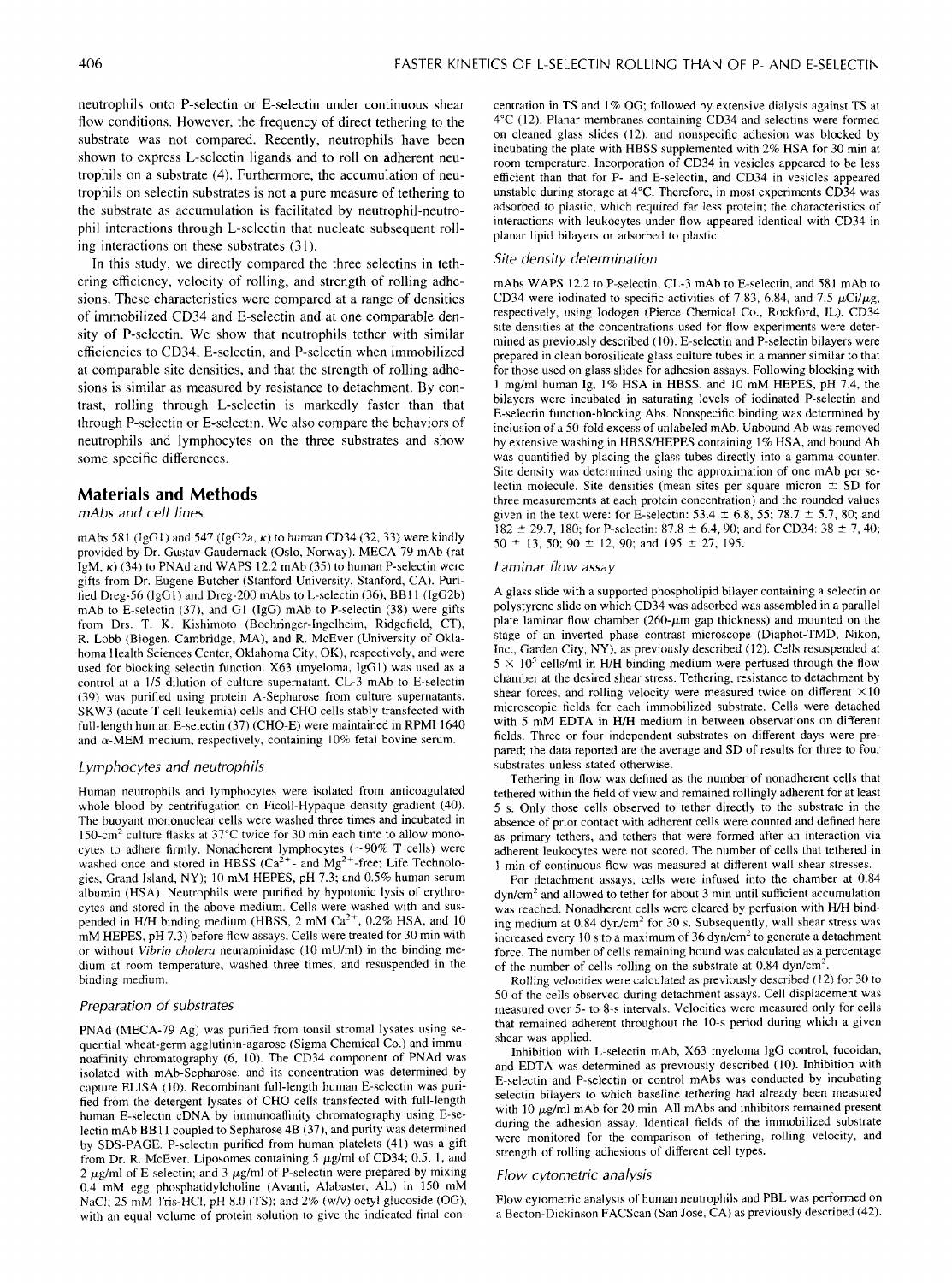**FIGURE 1.** Resistance to detachment by shear of neutrophils on sialomucin CD34, Eselectin, and P-selectin. Neutrophils were allowed to tether at 0.84 dyn/cm<sup>2</sup> for 2 to 3 min at the indicated densities (sites per square microns) of CD34 *(A),* E-selectin *(B),* and P-selectin *(C).* The shear stress was then increased every 10 s to a maximum of 36 dyn/cm<sup>2</sup>, and the percentage of cells remaining bound at each shear was determined. The data points represent the mean  $\pm$  SD of the number of neutrophils that remained bound in a  $\times$ 10 field in three experiments, each performed in duplicate, and one experiment performed in duplicate for CD34 in lipid monolayer.



Table I. Comparisons *of* kinetics *and* strength *of* rolling adhesions

| Substrate  | <b>Site Density</b><br>(sites/ $\mu$ m <sup>2</sup> ) | Rolling Velocity ( $\mu$ m/s) |                        |                        | Tethered Cells<br>Remaining Bound | Shear Stress for<br>50% Detachment | Tethering at<br>1.5 $dyn/cm2$ |
|------------|-------------------------------------------------------|-------------------------------|------------------------|------------------------|-----------------------------------|------------------------------------|-------------------------------|
|            |                                                       | $0.84$ dyn/cm <sup>2</sup>    | $2.0 \text{ dyn/cm}^2$ | 36 dyn/cm <sup>2</sup> | at 36 dyn/cm <sup>2</sup> (%)     | (dvn/cm <sup>2</sup> )             | $(tethers/min/mm^2)$          |
| CD34       | 90                                                    | $31 \pm 4.2$                  | 38.2                   | $99 \pm 6$             | $20 \pm 6$                        | 9.65                               | $66 \pm 6$                    |
| E-selectin | 80                                                    | $2.65 \pm 1.2$                | 3.85                   | $12 \pm 4$             | $19 \pm 4.5$                      | 5.62                               | $40 \pm 5$                    |
| P-selectin | 90                                                    | $3.9 \pm 2.4$                 | 4.85                   | $12.73 \pm 5$          | $16.7 \pm 8$                      | 5.15                               | $56 \pm 6$                    |

Cells **(IO')** were stained with Dreg-56 **(IgG)** mAb against the lectin domain of human L-selectin. mAb X63 (myeloma, IgG) was used as the control. FITC-conjugated goat anti-mouse (IgG) was used as secondary Ab.

#### **Results**

#### *Strength of neutrophil rolling adhesions on sialomucin CD34, E-selectin, and P-selectin*

To determine the strength of selectin-mediated rolling adhesions, neutrophils were perfused on E-selectin-, P-selectin-, or CD34 containing substrates at 0.84 dyn/cm<sup>2</sup>. After a sufficient number of cells had accumulated, they were subjected to progressively increasing wall shear stresses, and the percentage of rolling cells that remained adherent was determined (12). The hydrodynamic drag force on a leukocyte in shear flow near a wall can be calculated and is proportional to the wall shear stress (43). Several different site densities of CD34 and E-selectin and one of P-selectin were examined **for** neutrophil binding strength. Resistance to detachment is a measure of the strength of adhesion to a substrate (44). Resistance to detachment increased as a function of ligand density on the substrate (Fig. I), suggesting that site density was related to the number of receptor-ligand bonds that formed and supported rolling interactions. At densities of 80 to 90 sites/ $\mu$ m<sup>2</sup> of CD34, E-selectin, and P-selectin, the strength of neutrophil rolling adhesions was comparable, with about 20% tethered cells remaining bound at a shear stress of 36 dyn/cm2 (Table **I).** There was some difference in the shape of the detachment curves; detachment on E-selectin and P-selectin was slightly steeper than that on CD34 and required about 5.5 dyn/cm<sup>2</sup> for 50% detachment as opposed to 9.6 dyn/cm<sup>2</sup>

on CD34. The resistance to detachment on CD34, E-selectin, and P-selectin was clearly comparable at 80 to 90 sites/ $\mu$ m<sup>2</sup>, since the variation in the detachment profiles among the three selectins at this density was much less than the variation in detachment profiles when the density of a single ligand was changed by twofold, as shown by comparison among the three different densities of CD34 (Fig. 1A) or E-selectin (Fig. *1B).* Furthermore, leukocyte interactions were not altered by CD34 immobilization procedure as resistance to detachment at 40 sites of  $CD34/\mu m^2$  on polystyrene slides was in close agreement with 50 sites of  $CD34/\mu m^2$  in lipid planar surfaces (Fig. **IA).** 

## *Neutrophil tethering to sialomucin CD34, E-selectin, and P-selectin*

We compared the tethering efficiencies of neutrophils on the same substrates. Direct tethers to the immobilized substrate were scored, and tethers that followed interaction with previously bound cells were not included in the analysis. Under continuous flow conditions, neutrophils tethered and rolled on CD34, E-selectin, and P-selectin at a range of wall shear stresses as high as  $4.4 \text{ dyn/cm}^2$ (Fig. 2). Neutrophil tethering efficiency was similar at comparable site densities of CD34, E-selectin, and P-selectin. At about 90 sites/ $\mu$ m<sup>2</sup> of CD34, E-selectin, and P-selectin and at 1.5 dyn/cm<sup>2</sup>, neutrophil tethering to CD34 was 1.2- and 1.65-fold higher than that to P-selectin and E-selectin, respectively (Table I). At higher shear stresses, tethering to CD34 was only marginally higher than that to E- and P-selectin at 80 to 90 sites/ $\mu$ m<sup>2</sup>, except at 3.7 dyn/ cm2, where no tethering to E-selectin was observed in comparison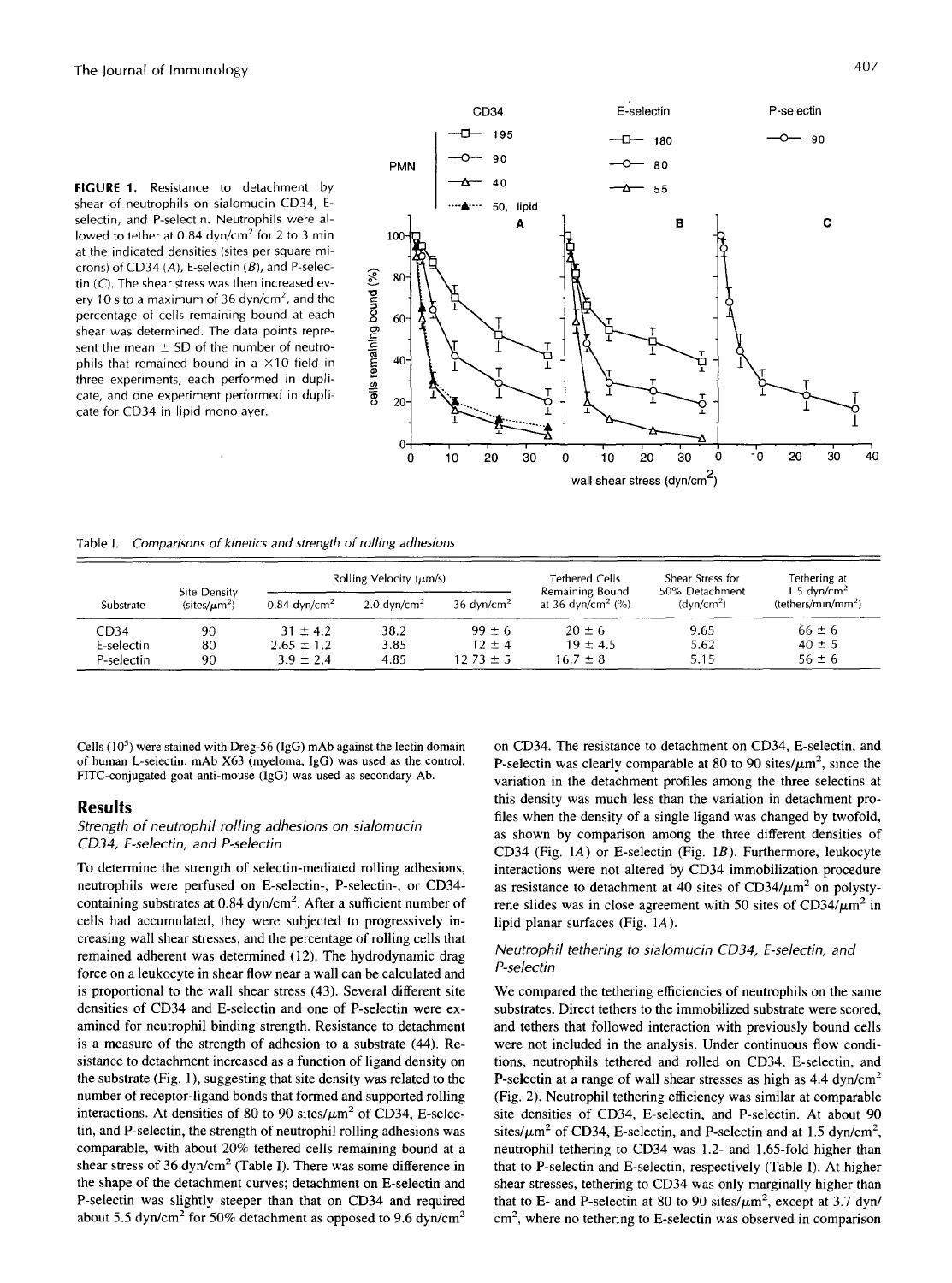**FIGURE 2.** Comparison of neutrophil tethering in shear flow to sialomucin CD34, Eselectin, and P-selectin. Neutrophils  $(5 \times 10^5$ cells/ml) were infused at varying wall shear stresses through the parallel wall flow chamber. Sialomucin CD34 *(A),* E-selectin *(B),* and P-selectin *(C)* were immobilized at the indicated densities (sites per square micron). The number of tethers formed per minute at a given shear stress was quantitated. Only primary tethering events directly to the immobilized substrate were scored. The data points represent the mean  $\pm$  SD of the number of tethered neutrophils in a  $\times$ 10 field in three experiments, each performed in duplicate, and one experiment performed in duplicate for CD34 in lipid monolayer.





**FIGURE 3.** Comparison of neutrophil rolling velocities on CD34, E-selectin, and P-selectin. Neutrophils were allowed to tether at 0.84 dyn/  $cm<sup>2</sup>$  for 2 to 3 min at the indicated densities (sites per square micron) of CD34 *(A),* E-selectin (B), and P-selectin (C). Wall shear stress was then increased every 10 s to a maximum of 36  $dyn/cm<sup>2</sup>$ , and rolling velocities were measured for 15 to 20 cells. The data points represent the mean rolling velocity  $\pm$  SD of four to six experiments and for one duplicated experiment for CD34 in lipid monolayer.

to CD34 and P-selectin. Tethering was site density dependent, with more efficient tethering occurring at higher site densities of immobilized substrates. Neutrophil tethering frequency on CD34 *(50*  sites/ $\mu$ m<sup>2</sup>) in planar membrane and that on CD34 (40 sites/ $\mu$ m<sup>2</sup>) on polystyrene slides were in close agreement. Tethering required  $Ca^{2+}$ , and tethering to CD34, E-selectin, and P-selectin was completely inhibited by mAb Dreg-56 to L-selectin, mAb BB11 to E-selectin, and mAb G1 to P-selectin, respectively (not shown).

### *Neutrophils roll dramatically faster through L-selectin than E-selectin and P-selectin*

We next compared the rolling velocities **of** neutrophils on immobilized CD34, P-selectin, and E-selectin. The rolling velocity of neutrophils decreased as the site density **of** the immobilized substrate was increased, suggesting the presence of more selectinligand bonds, and increased as shear stress was increased (Fig. 3). At a site density of about 90 sites/ $\mu$ m<sup>2</sup> of the three substrates and at a wall shear stress of 2 dyn/cm<sup>2</sup>, neutrophils rolled with more than 8-fold higher velocities on CD34 than on E-selectin and Pselectin (Table I). Rolling velocities at 80 to 90 sites/ $\mu$ m<sup>2</sup> over a wide range of shear stresses were 7.5- to 11.5-fold higher on CD34 than on E-selectin and P-selectin (Fig. 3). Furthermore, neutrophils also rolled with significantly higher rolling velocities on CD34 at 195 sites/ $\mu$ m<sup>2</sup> than on E-selectin at 180 sites/ $\mu$ m<sup>2</sup>, despite greater resistance to detachment on the CD34 substrate. Neutrophils rolled with similar velocities on E-selectin and P-selectin at 80 to 90 sites/ $\mu$ m<sup>2</sup>. Neutrophil rolling velocity at 40 sites of CD34/ $\mu$ m<sup>2</sup> on polystyrene surface was in agreement with that at *50* sites of CD34/ $\mu$ m<sup>2</sup> in planar membranes.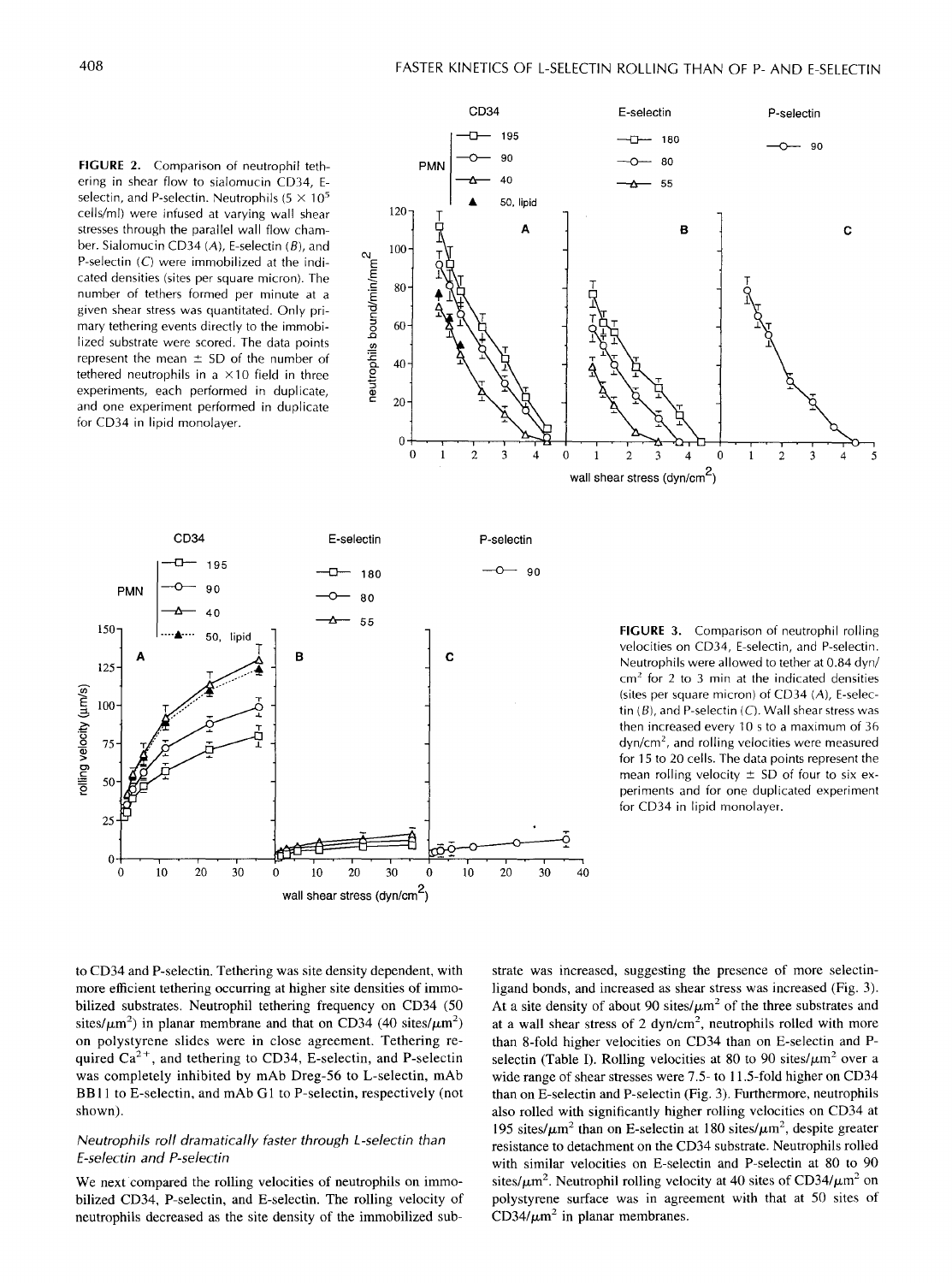

**FIGURE 4.** Neutrophils tether more efficiently than PBL to sialomucin CD34 in shear flow. Cells (5  $\times$  10<sup>5</sup>/ml) with or without neuraminidase treatment were infused at varying wall shear stresses through the parallel wall flow chamber at the indicated site densities of CD34. The number of tethers formed directly to CD34 per minute at a given shear stress was quantitated. The data points represent the mean  $\pm$  range of the number of tethered cells in a X10 field and are representative of two different independent experiments performed in duplicate.

## *Neutrophils tether more efficiently than peripheral blood lymphocytes on CD34*

We extended our comparison between dynamic behavior in shear flow of a single cell type on different selectin ligands to a comparison of the behaviors of various cell types on the same selectin. Neutrophils or lymphocytes were perfused through a parallel wall flow chamber containing immobilized CD34, and the number of cells that tethered directly to the substrate per minute was counted (Fig. 4). At the identical site density of CD34, neutrophils tethered more efficiently than lymphocytes at all wall shear stress values. Neutrophil tethering was about two- to threefold higher than lymphocyte tethering at shear stresses  $\leq 1.5 \text{ dyn/m}^2$ , and at shear stresses of 3 dyn/cm<sup>2</sup> and above, neutrophils, but not lymphocytes, tethered.

Neutrophils, but not lymphocytes, possess L-selectin ligands, and adherent cells assist tethering of cells in flow  $(4, 31, 45)$ . These secondary tethers are particularly difficult to distinguish when the adherent cells are rolling fast, as on CD34. L-selectin ligands on neutrophils are sensitive to neuraminidase (4). Thus, to confirm that we were counting only primary tethering events and not tethers assisted by interaction with the L-selectin ligands on adherent cells, neuraminidase and sham-treated cells were compared for tethering to CD34 (Fig. 4). Neuraminidase treatment abolished neutrophil-neutrophil interactions and decreased the overall accumulation of cells (data not shown); however, the primary tethering rate was not affected. Neuraminidase treatment did not alter CD63 (46) or L-selectin expression (data not shown).

## *Neutrophils resist detachment Comparably but roll faster than lymphocytes on CD34*

The strength of neutrophil and lymphocyte rolling adhesions and the velocity of rolling on CD34 were compared. Resistance to detachment of the two cell types was essentially identical at both 90 and 195 sites of  $CD34/\mu m^2$  (Fig. 5A). By contrast, neutrophils



wall shear stress (dyn/cm2)

**FIGURE 5.** Neutrophils resist detachment equally but roll faster than PBL on sialomucin CD34. Cells were allowed to accumulate on CD34 for about 3 min at 0.84 dyn/cm<sup>2</sup>. Wall shear stress was then increased every 10 s to a maximum **of** 36 dyn/cm2, and the percentage of cells remaining bound and the rolling velocities for 30 to 50 of the cells at each shear were determined. *A,* Resistance to detachment by shear. The data points represent the mean  $\pm$  range of the number of cells that remained bound in a  $\times$ 10 field of CD34 and are representative of two independent experiments performed in duplicate. *B,* Rolling velocities. Data are the mean rolling velocity  $\pm$  SEM and are representative of two independent experiments.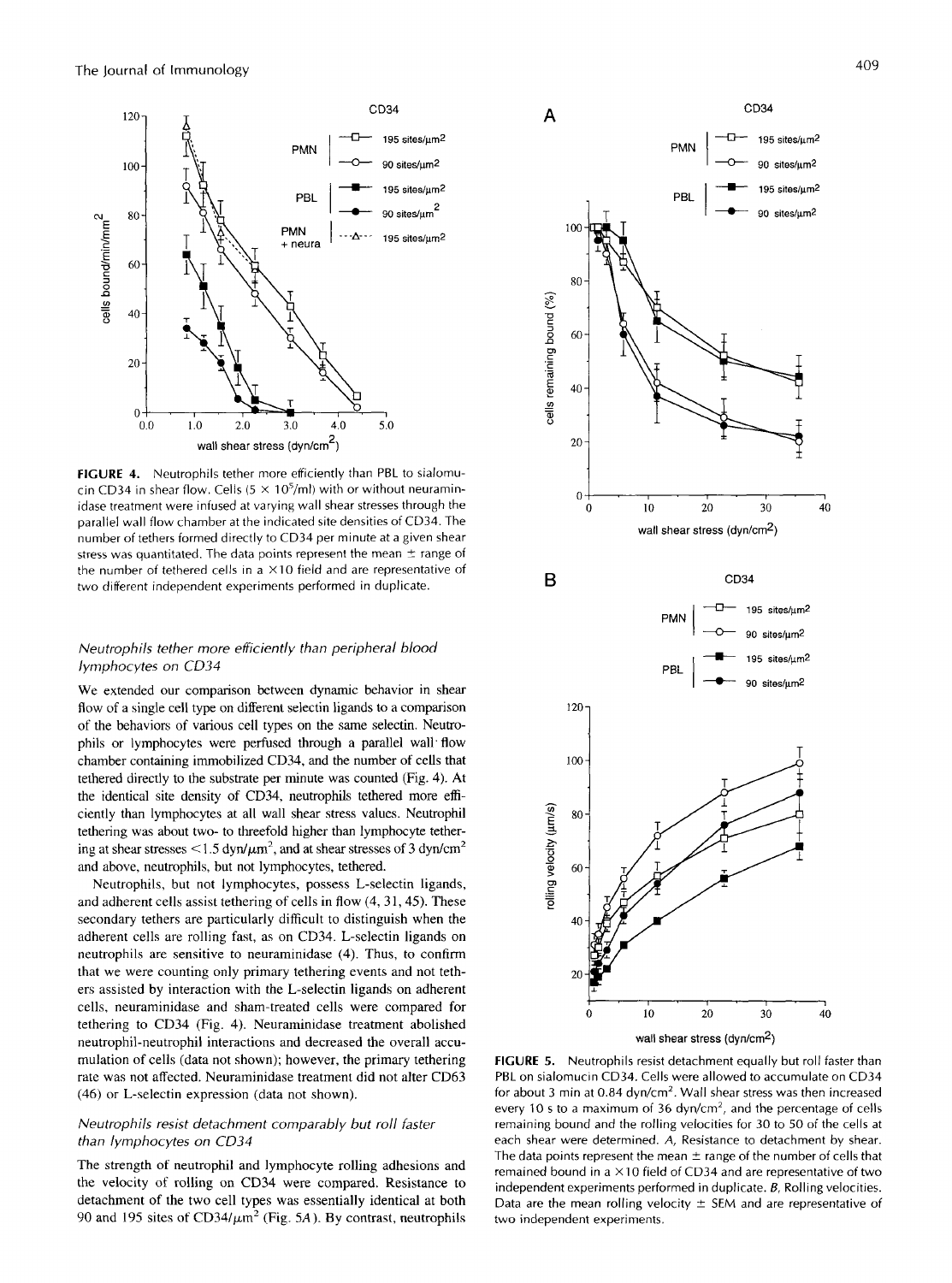

**FIGURE** *6.* Neutrophils and PBL have comparable resistance to detachment and rolling velocities on E-selectin and P-selectin. Cells were allowed to accumulate on E-selectin or P-selectin for about 3 min at 0.84 dyn/cm<sup>2</sup>. Wall shear stress was then increased every 10 s to a maximum of 36 dyn/cm<sup>2</sup>, and the percentage of cells remaining bound and the rolling velocities of 30 to 50 cells at each shear were determined. The data points represent the mean *2* range of the number *of* cells that remained bound in a x10 field of E-selectin *(A)* or P-selectin (C) and are representative of two independent experiments, each performed in duplicate. The data points represent the mean rolling velocity *2* SEM on E-selectin *(B)* or P-selectin *(0)* and are representative of two different experiments.

made with E-selectin and P-selectin (Fig. 6). Resistance to detach-

rolled faster than lymphocytes at all wall shear stresses and site and lymphocytes on E-selectin (Fig. 6, **A** and *B)* and P-selectin densities tested (Fig. *5B).* (Fig. 6, *C* and *D).* These results contrast with the different rolling Similar comparisons between neutrophils and lymphocytes were velocities of lymphocytes and neutrophils on CD34. Furthermore, and p-selectin (Fig. 6). Resistance to detach-<br>at comparable densities of 80 to 90 sites/ $\mu$ m<sup>2</sup> ment and rolling velocity were essentially identical for neutrophils selectin, and **CD34,** lymphocytes demonstrated similar resistance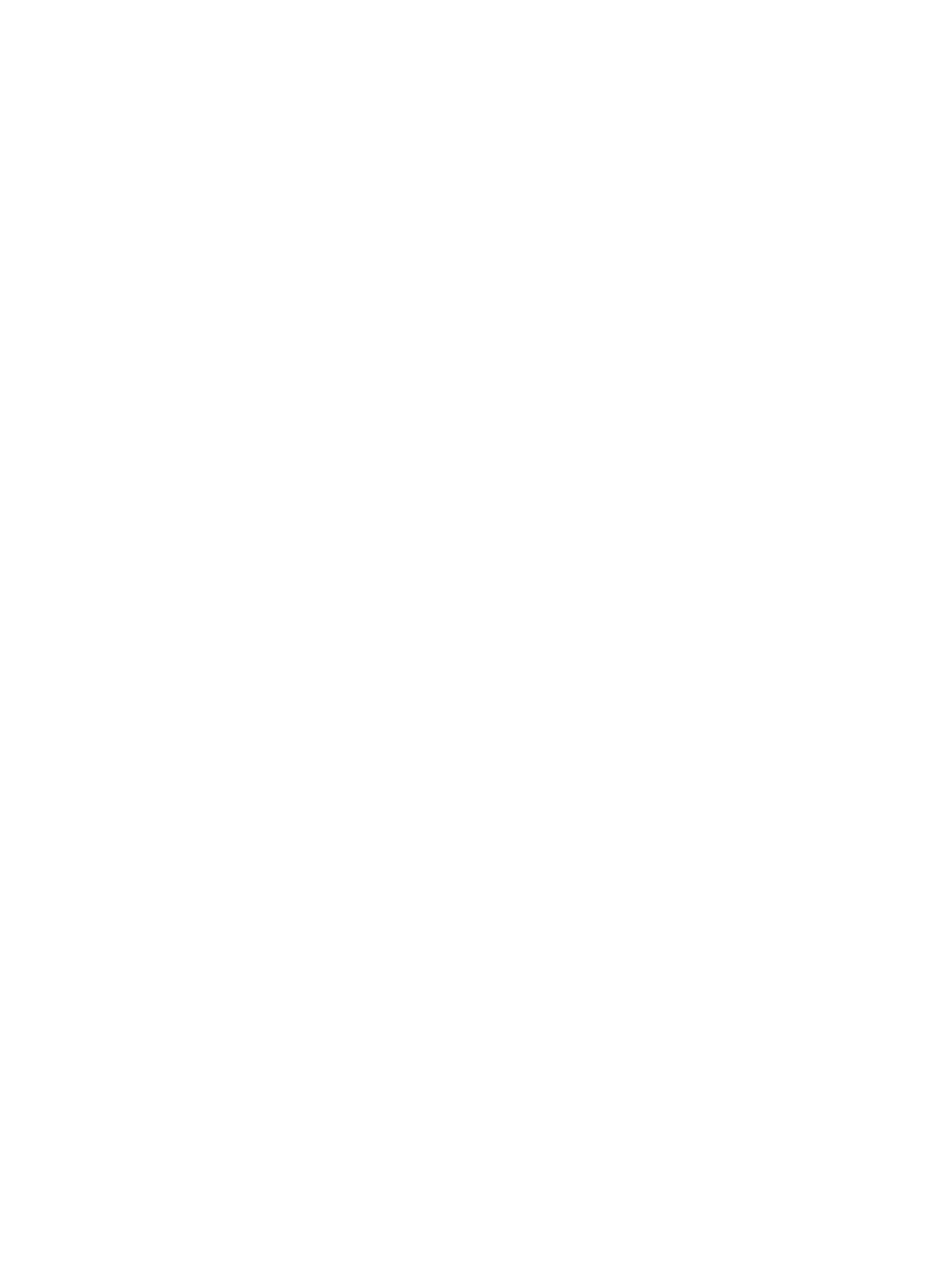differences in the tethering efficiency among the three selectins could be related to differences in surface density or the topographic localization of the corresponding counter-receptor on the neutrophil surface. There is two- to threefold more L-selectin than PSGL-1 on the neutrophil surface (47). Considering the many **po**tential causes of differences in tethering efficiency, the most remarkable finding was that it was **so** similar for all three selectinligand interactions. Indeed, it should be emphasized that for L-selectin we have measured the density of its counter-receptor CD34 and not the density of the carbohydrate ligand for L-selectin expressed on CD34, since methods for measuring the latter are not currently available. The material used was first isolated with MECA-79 mAb and then with CD34 mAb (IO), so that there is at least one MECA-79 determinant per CD34 molecule. The MECA-79 mAb largely inhibits L-selectin-dependent binding to PNAd (6), showing that the MECA-79 determinant is closely physically associated with the L-selectin ligand; however, recent studies have emphasized differences between them. Whereas both the L-selectin ligand and the MECA-79 determinant in HEV are dependent on sulfation, neuraminidase destroys the L-selectin ligand but not the MECA-79 determinant (8). Furthermore, fucosyl transferase VI1 deficiency greatly diminishes L-selectin ligand expression on HEV, but has little effect on MECA-79 reactivity (48). Because of uncertainty in the actual density of selectin ligands on the substrate, we have emphasized comparisons at substrate densities where the strength of rolling adhesions is similar as measured by resistance to detachment.

We have also compared neutrophils and lymphocytes for differences in measures of selectin function. Neutrophils tether more efficiently than lymphocytes to each of the three substrates, sialomucin CD34, E-selectin, and P-selectin (49) (data not shown). These observations correlate well with the presence of functional E- and P-selectin ligands only on a subpopulation of lymphocytes (Refs. 49 and references therein). Similarly, L-selectin is expressed on a subpopulation of lymphocytes (50). Differences in the clustering of receptors or ligands on the cell surface may also contribute to the observed differences. However, once tethered to CD34, E-selectin, or P-selectin, neutrophils and lymphocytes showed similar resistance to detachment on the three substrates.

Studies of rolling velocity revealed interesting differences between neutrophils and lymphocytes. They rolled with similar velocities on E- and P-selectin. However, neutrophils rolled IO to 20 *pm/s* faster than lymphocytes on CD34. At lower wall shear stresses, the neutrophils rolled 1 .5-fold as fast as the lymphocytes. It was curious that whereas rolling velocity increased about 3-fold from 1.55 to 35.7 dyn/cm<sup>2</sup>, there was no increase in the velocity of neutrophils relative to lymphocytes; the difference remained a fairly constant 10 to 20  $\mu$ m/s. L-selectin is concentrated on microvilli on both lymphocytes and neutrophils, and there are no major differences in microvilli number or in distribution of L-selectin on the cell surface that appear to account for the observed differences (26). Differences in the glycocalyx or surface charge on the two cell types could contribute. Neuraminidase treatment to remove sialic acid, a major contributor to the net negative surface charge of leukocytes, enhanced the binding strength (data not shown) and reduced the rolling velocity of neutrophils as well as lymphocytes on CD34 substrates (Fig. 7). However, both measures were affected to a greater extent on neutrophils than on lymphocytes, suggesting that charge could contribute to the differences between the cell types.

In conclusion, we have demonstrated that the dynamics of leukocyte interactions through L-selectin are distinct from those through the vascular selectins, E- and P-selectin, and vary independently of the strength of rolling adhesions. Leukocytes roll dramatically faster through L-selectin compared with E-selectin and P-selectin, and this faster rolling correlates with the faster  $k_{\text{off}}$  of L-selectin tethers (R. Alon, S. Chen, K. D. Puri, E. B. Finger, and T. **A.** Springer, manuscript in preparation). Furthermore, fast interactions through L-selectin may correlate with its function in the capturing and rolling of leukocytes in the earlier steps of adhesion cascades. Interaction through E-selectin and P-selectin may then reduce the velocity of rolling cells, exposing them to chemoattractants and enhancing the interaction of leukocyte integrins with their ligands. Similarly, it appears that lymphocyte rolling through vascular cell adhesion molecule-1 (51) and MAdCAM-I (52) is slower than that through L-selectin, and in the Peyer's patch, interactions through L-selectin may precede those through MAdCAM-I, which appear to be required for subsequent activation-dependent adhesion strengthening and arrest through the  $\beta_2$ integrin LFA-I (53). Thus, kinetic differences between adhesion molecules may correlate with their positions in adhesion cascades.

#### **Acknowledgments**

We thank **Drs.** E. Butcher, T. K. Kishimoto, G. Gauderneck. **R.** McEver. and R. Lobb for contributing reagents.

#### **References**

- **1.** Springer, T. A. **1995.** Traffic signals on endothelium for lymphocyte recirculation and leukocyte emigration. Annu. Rev. Physiol. 57:827.
- 2. Rosen, S. D., and C. R. Bertozzi. 1994. The selectins and their ligands. *Crrrr. Opin. Cell Biol. 6:663.*
- 3. McEver, R. P. 1954. Selectins. *Curr. Opin. Itnntrtnnl. 6:75.*
- 4. Bargatze, R. **F.,** *S.* Kurk, E. C. Butcher, and M. A. Jutila. 1994. Neutrophils roll on adherent neutrophils bound to cytokine-induced endothelial cells via L-5electin on the rolling cells. *J. Exp. Med. 180:1785.*
- 5. Baunihueter, *S.,* M. *S.* Singer, **W.** Henzel, *S.* Hemmerich, M. Renz. *S.* D. Rosen. and L. A. Lasky. 1993. Binding of L-selectin to the vascular sialomucin, CD34. *Science 262:436.*
- 6. Berg. E. L.. M. K. Robinson, R. A. Warnock. and E. C. Butcher. **1991.** The human peripheral lymph node vascular addressin is a ligand for LECAM-1, the peripheral lymph node homing receptor. *J. Cell Biol. 114:343.*
- *7.* Imai, Y., M. *S.* Singer, C. Fennie. L. A. Lasky. and S. D. Rosen. 1991. Identification of a carbohydrate based endothelial ligand for a lymphocyte homing receptor. *J. Cell* Bioi. *113:1213.*
- 8. Hemmerich, S., E. C. Butcher, and *S. D. Rosen.* 1994. Sulfation-dependent recognition of hlgh endothelial venules (HEV)-ligands by L-selectin and MECA 79. *J. Exp. Med. 180,2219.*
- 9. Lawrence, M. B.. E. L. Berg. E. C. Butcher, and T. A. Springer. 1995. Rolling of lymphocytes and neutrophils on peripheral node addressin and subsequent arrest on ICAM-I in shear flow. *Eur. J. Imrnunol. 25:1025.*
- IO. Puri, K. D.. E. B. Finger, G. Gaudernack, and T. **A.** Springer. 1595. Sinlomucin CD34 is the major L-selectin ligand in human tonsil high endothelial venules. .I. *Cell Bid. 131:26/.*
- **11.** Berg, E. L., L. M. McEvoy. C. Berlin, R. F. Bargatze, and E. C. Butcher. 1993. L-selectin-mediated lymphocyte rolllng on MAdCAM-I. *Nurure 366:695.*
- 12. Lawrence, M. B., and T. **A.** Springer. **1991.** Leukocytes roll on a selectin at physiologic **flow** rates: distinction from and prerequisite for adhesion through integrins. *Cell 65:859.*
- 13. Lawrence, M. B., and T. A. Springer. 1993. Neutrophils roll on E-selectin. *J. Imrnurml. 15/:6338.*
- 14. Abbassi, O., T. K. Kishimoto. L. V. Mclntire, D. C. Anderson, and C. W. Smith. 1993. E-selectin supports neutrophil rolling in vitro under conditions of flow. *J. Clin. Im~sf. 92:2719.*
- 15. Olofsson, A. M., K.-E. Arfors, L. Ramezani, B. A. Wolitzky, E. C. Butcher, and U. H. von Andrian. 1994. E-selectin mediates leukocyte rolling in interleukin-1 treated rabbit mesentery venules. *Blood 84:2749.*
- 16. Moore, K. L.. *S.* F. Eaton, D. E. Lyons, H. *S.* Lichenstein, R. D. Cummings, and R. P. McEver. 1994. The P-selectin glycoprotein ligand from human neutrophils displays sialylated, fucosylated, O-linked poly-N-acetyllactosamine. *J. Biol. Chrm. 269:23318.*
- 17. Ma. L., L. Raycroft, D. Asa. D. C. Anderson. and J:G. Geng. 1994. A siaiogiycoprotein from human leukocytes functions as a ligand for P-selectin. *J. Biol. Chem. 44:27739.*
- **18.** Asa. D., L. Raycroft, **L.** Ma. P. A. Aeed. P. *S.* Kaytes. A. P. Elhammer. and J:G. Geng. 1995. The P-selectin glycoprotein ligand functions as a common human leukocyte ligand for P- and E-selectins. *J. Biol. Chem. 270:11662*.
- 19. Steegmaier. M.. **A.** Levinovitz, *S.* Isenmann. E. Borges. M. Lenter. H. P. Kocher. 8. Kleuser. and D. Vestweber. **1995.** The E-selectin-ligand ESL-I is a variant Of a receptor for fibroblast growth factor. *Nuture 373:615.*
- *20.* Alon, R.. H. Rosslter. **X.** Wang, T. **A** Springer, and T. *S.* Kupper. 1994. Distinct cell surface ligands mediate T lymphocyte attachment and rolling on P- and E-selectin under physiological flow. *J Cell Bid. 127:1485.*